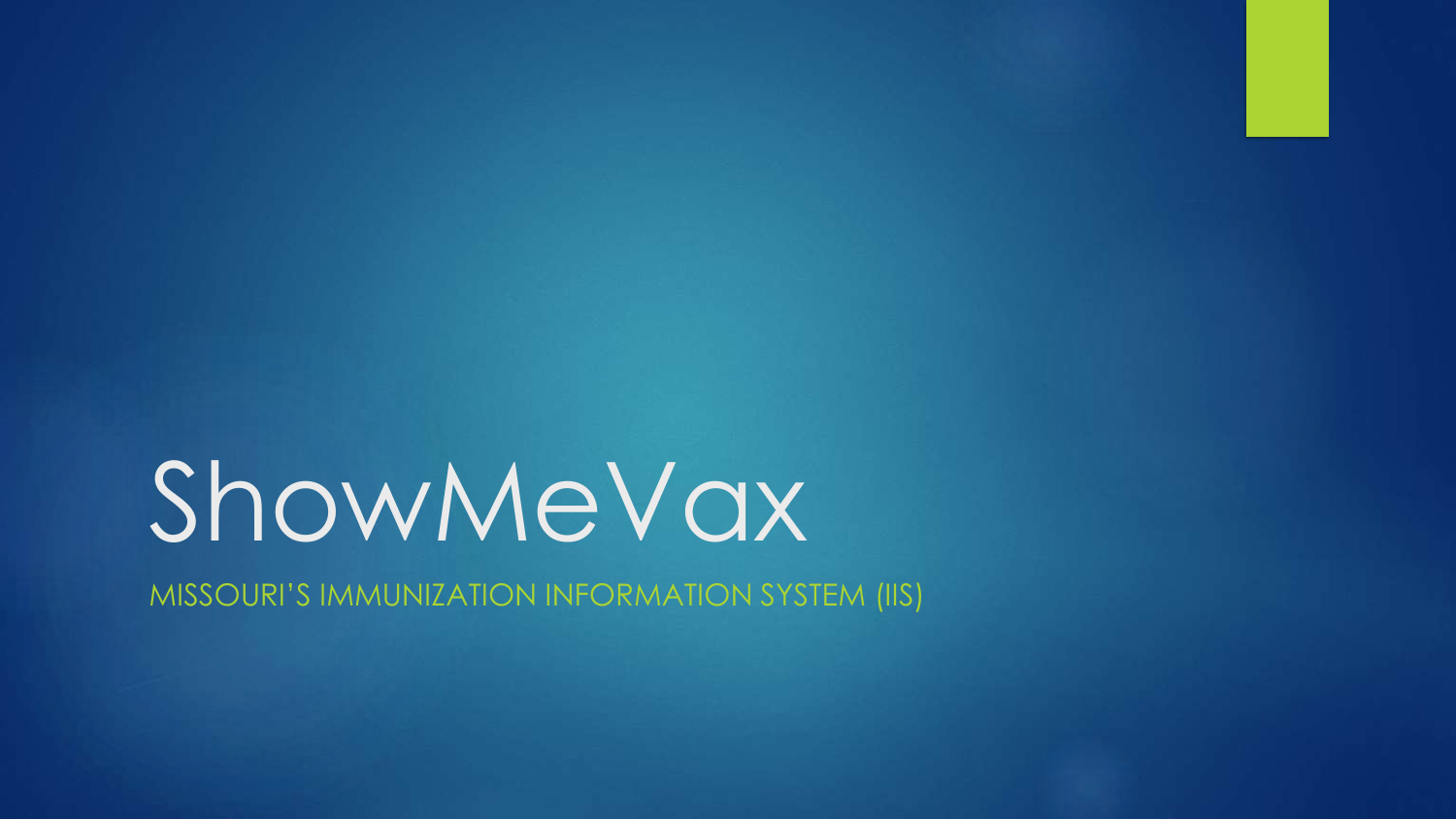### **Objectives**

▶ Be able to understand what is ShowMeVax

- Be able to understand the four levels of access to ShowMeVax
- Be able to understand how to gain access to **ShowMeVax**
- Be able to state at least one benefit for using ShowMeVax

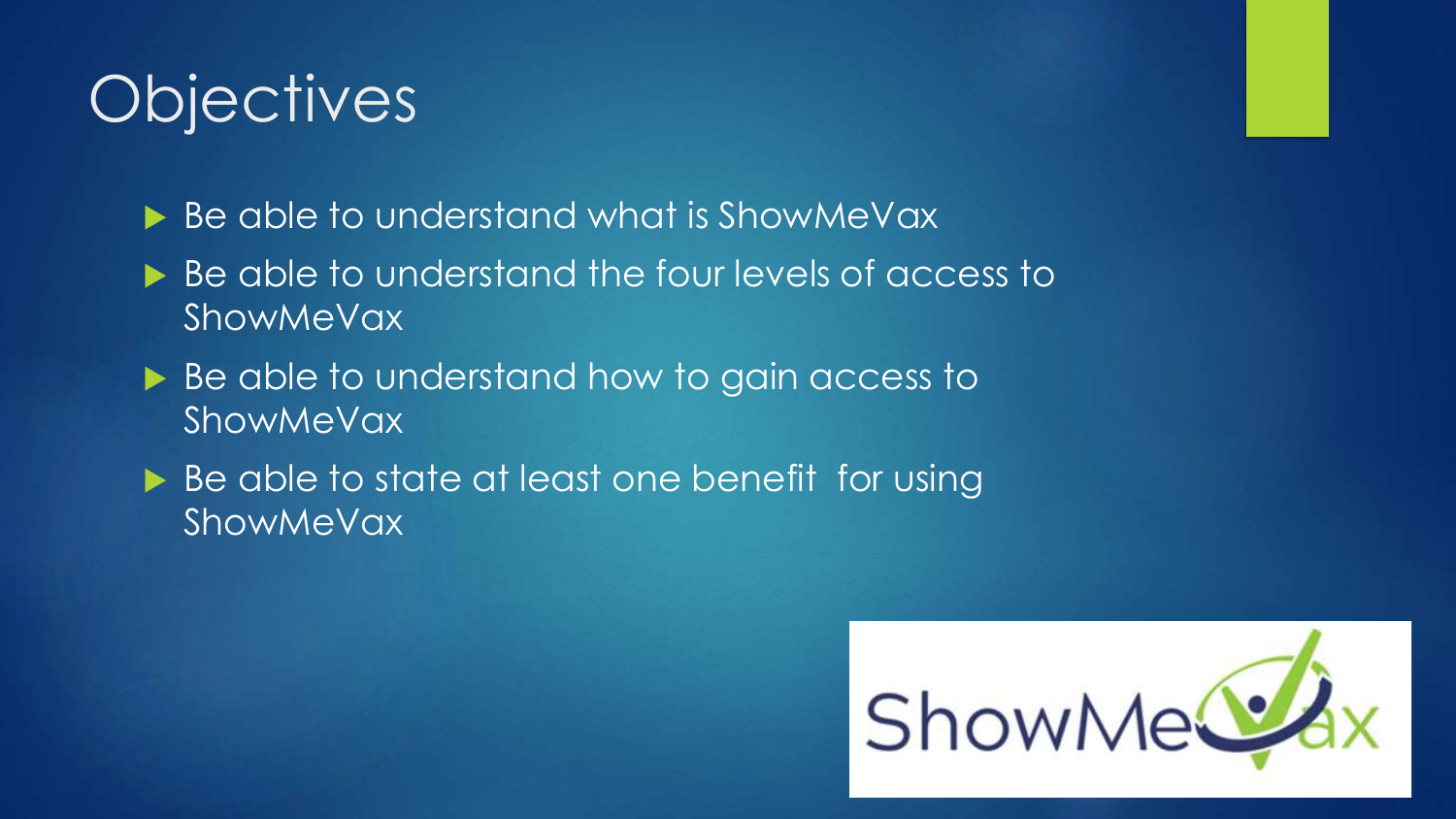# Why an Immunization Information System (IIS) is needed

- **Provides a consolidated patient immunization record that have been** submitted by participating healthcare providers
	- By 2 years of age over 20% of children in the U.S. have seen more than 1 provider

Provides population level data for surveillance and program operations to guide Missouri's Department of Health and Senior Services efforts to increase vaccination rates for all ages

 Use is a proven method of increasing a clinic's vaccination rate as identified by the Community Preventive Services Task Force

- Assist in determining vaccination status of patients
- **Forecast next dose**
- ▶ Can guide clinical decisions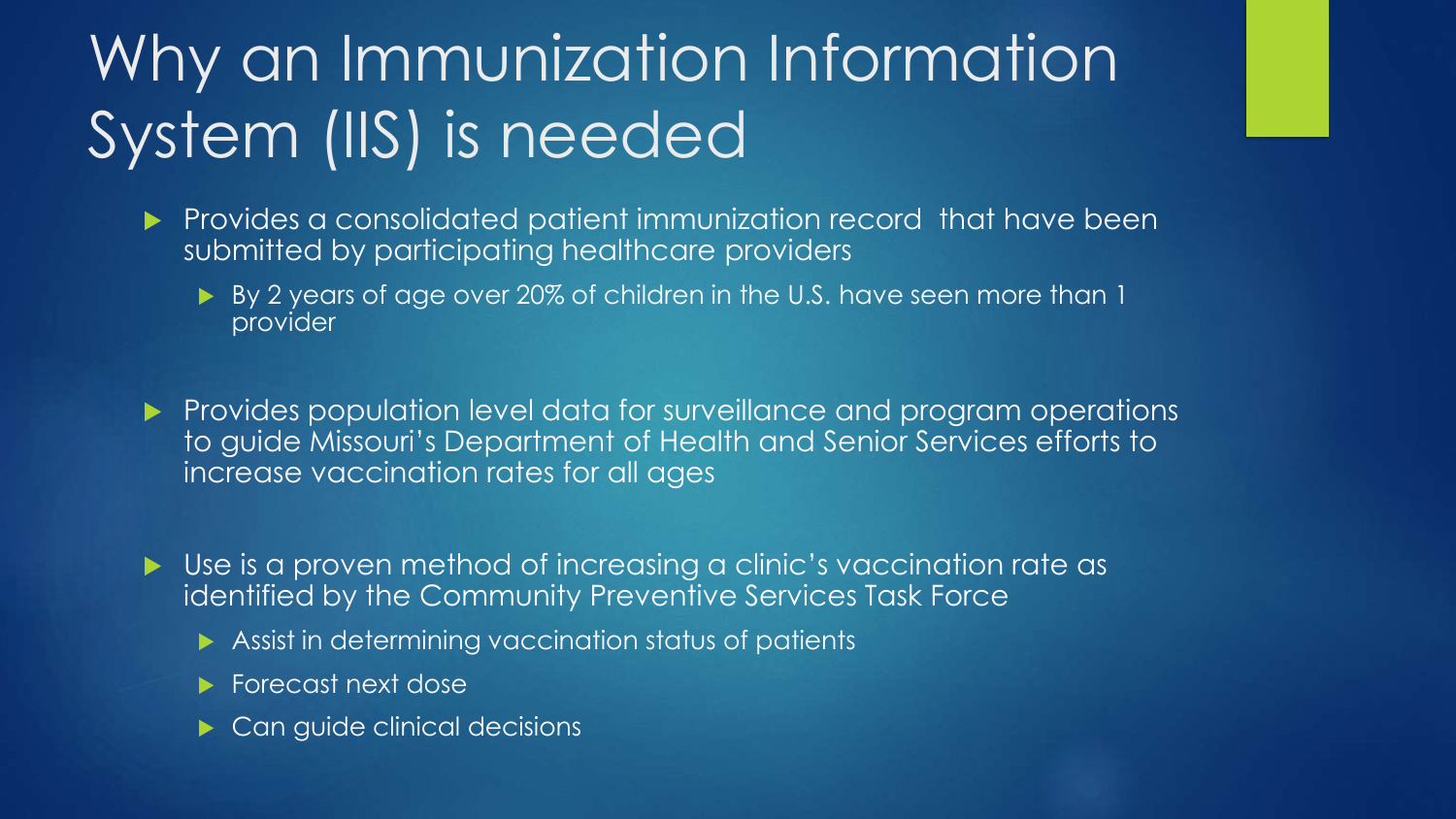### What is ShowMeVax

Secure and confidential data system **Effectively tracks administration of vaccines** Web based

 Maintains complete, accurate and secure immunization records on submitted patients

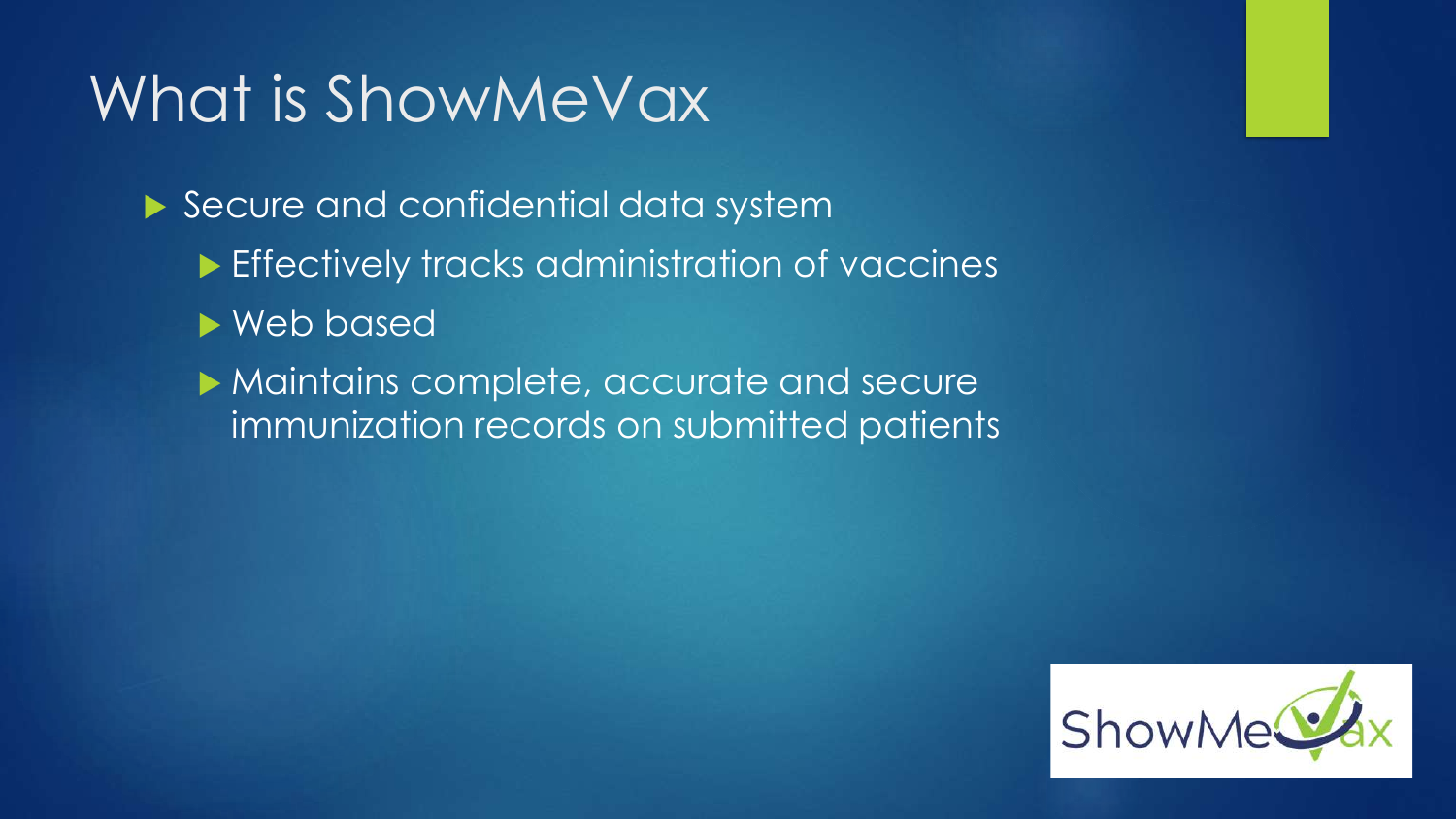### Who can use ShowMeVax

Healthcare providers

- ▶ Vaccines For Children providers required
- ▶ Covid Providers required
- **Pharmacist- required**
- $\blacktriangleright$  Private providers

▶ Childcare facilities **Limited access** 

 $\blacktriangleright$  Schools **Limited access** 

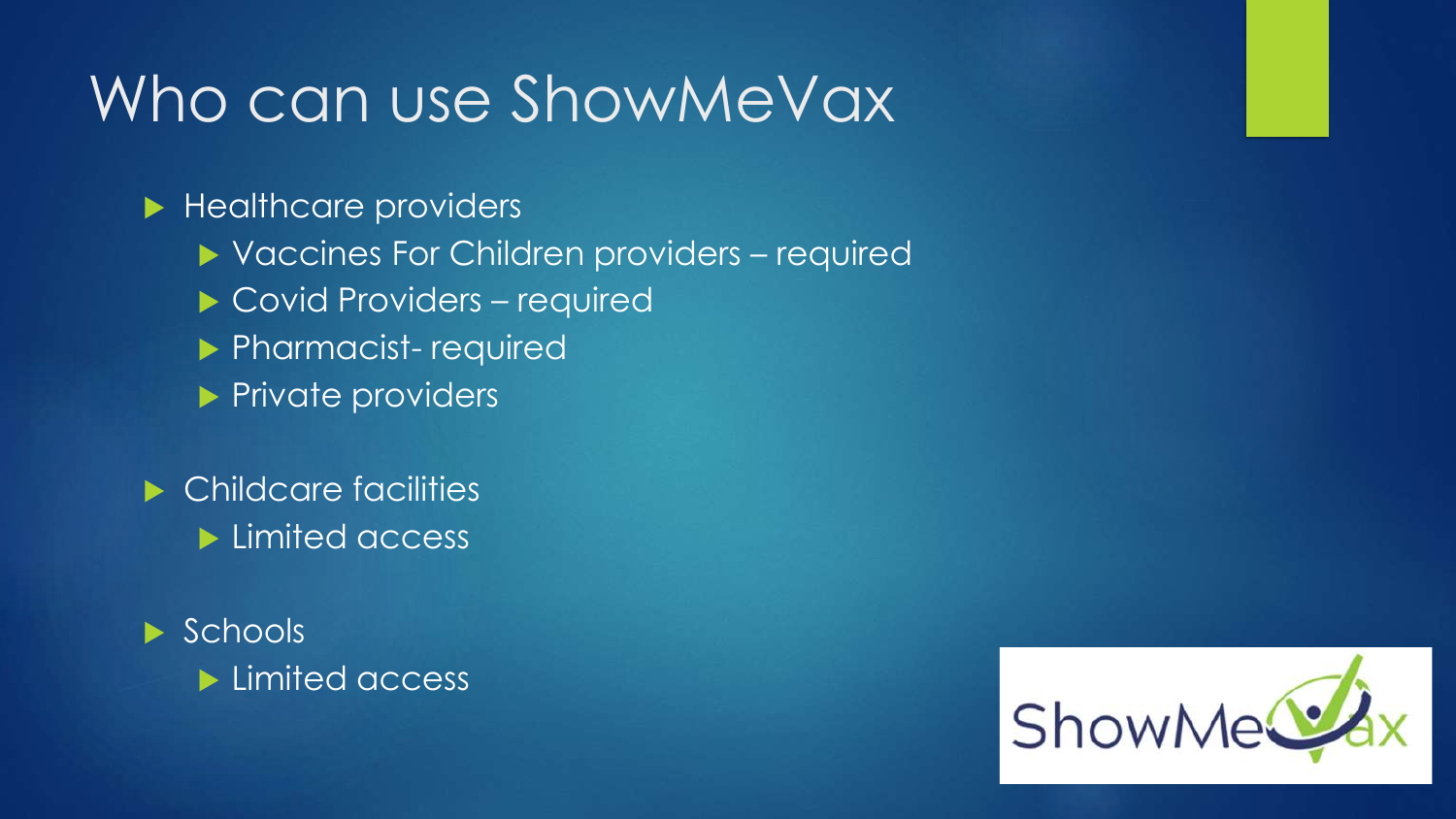### What can ShowMeVax do

- Provides quick access to vaccination records
- ▶ VFC online ordering
- Provide immunization coverage reports
- ▶ Reminder/Recall
- $\blacktriangleright$  Provide official immunization certificates
- **Forecast upcoming immunizations**
- Provide electronic query for patient's previous immunizations

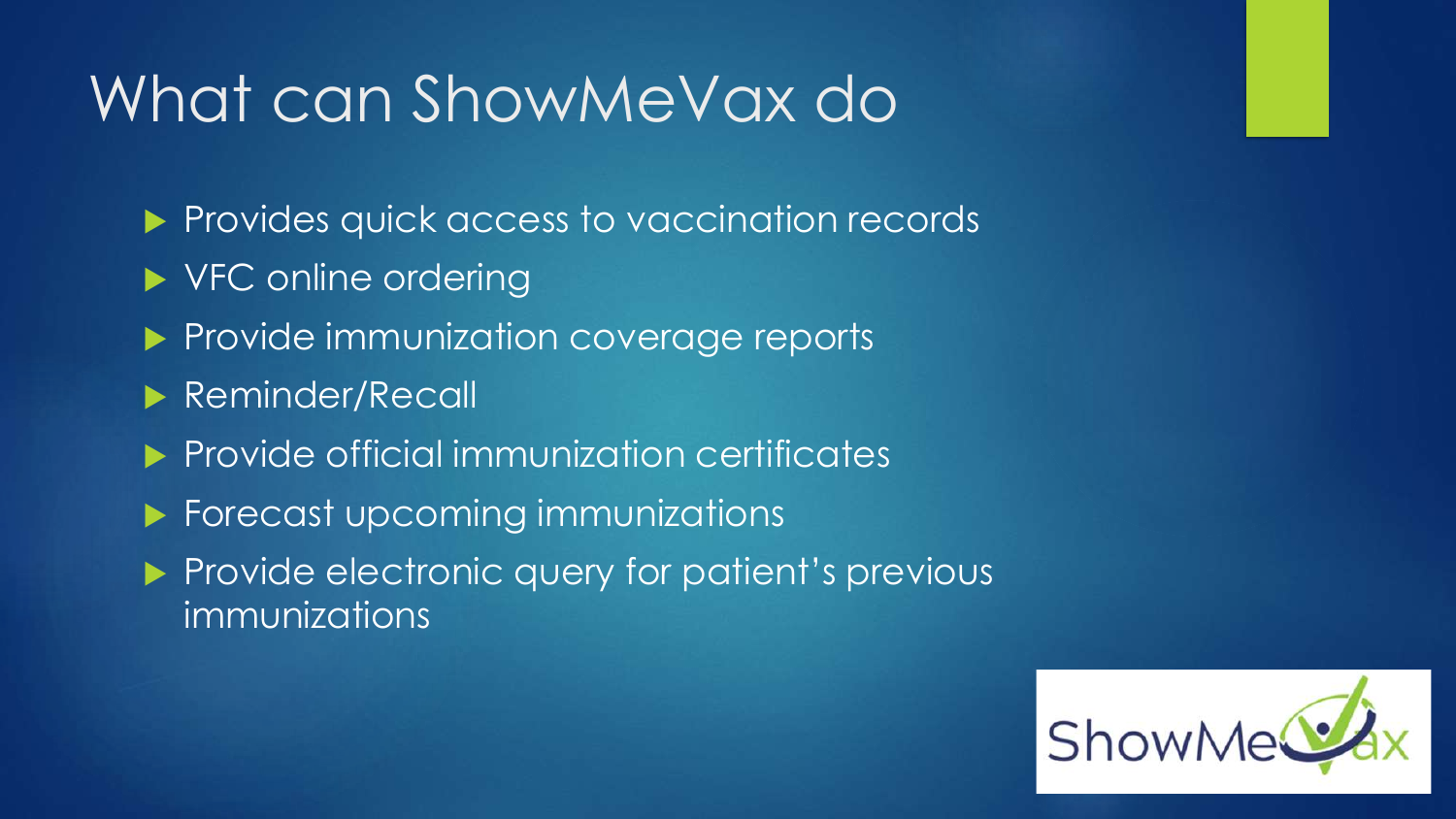### Types of Access for ShowMeVax

Depends who request access and what level is need School and Daycare Read only access **Clinic** Read only HL7 access with reporting **Inventory user** Data entry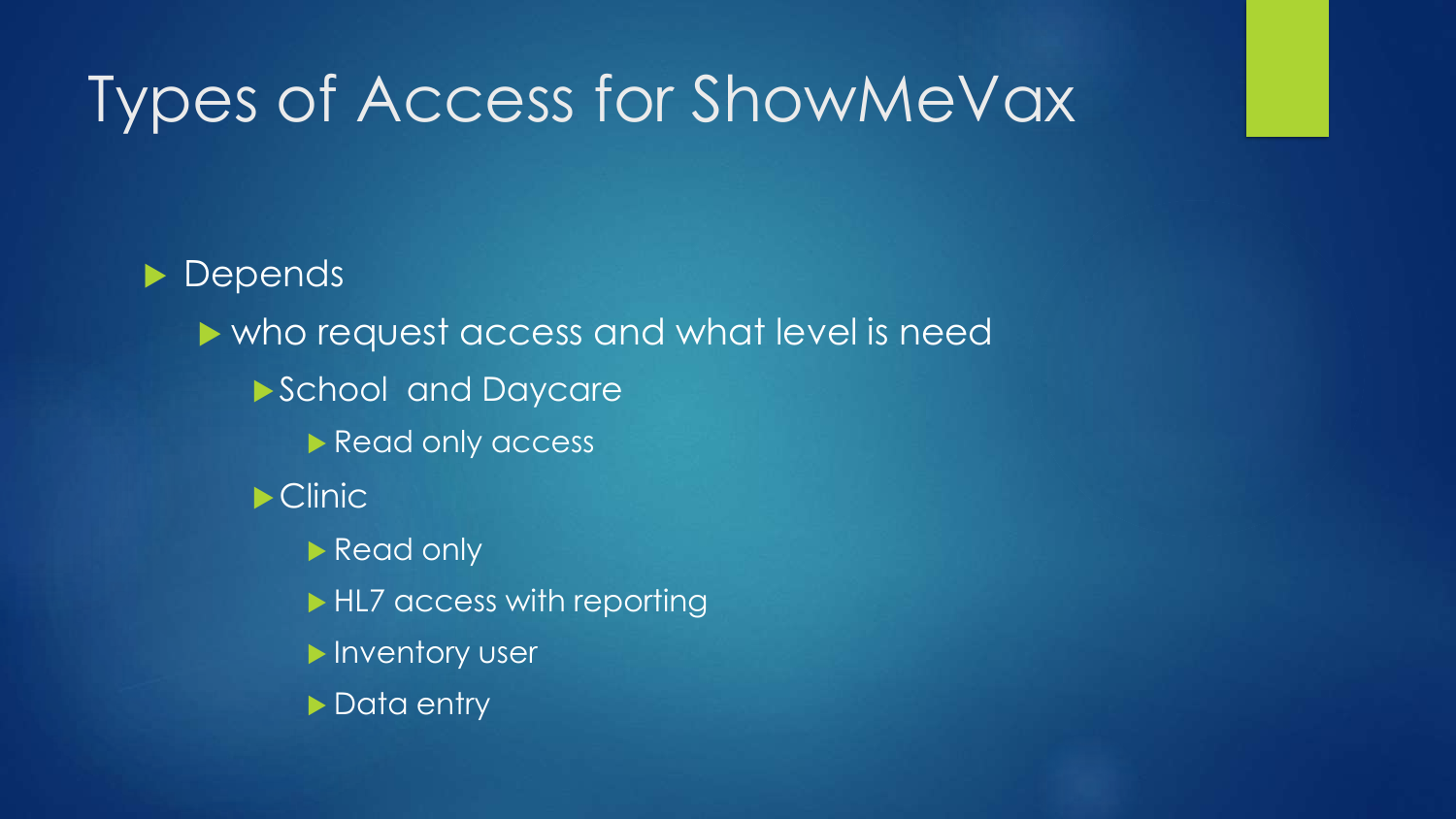### How to gain access to ShowMeVax

#### Memorandum of Agreement

- **Must have**
- Signed by CEO, Owner or Superintendent
- If you are already a VFC provider include your VFC PIN
- $\triangleright$  Indicate how you will be reporting into SMV
	- ▶ HL7 electronic submission
	- Direct data entry
	- $\triangleright$  Both

▶ Contact vfc-smvsupport@health.mo.gov

Missouri's Immunization Registry Memorandum of Agreement

The Missouri Department of Health and Senior Services (DHSS) and

#### (Orrestration Name)

, hereafter referred to as "Organization", enter into this Memorandum of Agreement to set out such party's roles and responsibilities related to the use of DHSS' web-based immunization. registry for manual data erroy or electronic Health Level Seven (HLT) data submission and ntrieval. HL2 is a messaging protocol specifically developed to exchange health medical/patient information between information systems.

#### 1. DHSS agrees to

- A. provide an electronic means for Organization to access the immunization registry. DHSS technical staff will consult with Organization's technical staff to determine the most appropriate traum and will assist Organization when appropriate, and maintain Missouri's immunitation registry;
- B. provide technical assistance through the immunization registry help desk, which can be contacted via a toll-free number, 800.219.3224, from 8.00 AM to 4:30 PM, Memby through Friday (excluding state and federal government holidays):
- C. notify Organization of system impact information through amail, fax or registry announcements:
- D. provide appropriate level of access to the registry to the Organization's staff basedon completed security access forms and required user training.
- E. accept individual immunization record updates via HL7 in either real-time or batchmode;
- F. accept real-time HL7 electronic queries from the Organization to retrieve individual/patient immunization records if and whan the Organization elects to implement real-time interfaces with the registry;
- G. traismit electronically through HL? individual/patient immunization records to Organization based on real-time query parameters if and when the Organization electoto implement real-time interfaces with the registry; and
- H. confirm the interoperability of Organization's system with the regratry for submission of immunication data and for real-time interfaces after HL? message validation testing (if Organization clean to make electronic queries)

#### 2. Organization agrees to:

- A. meet the registry's web-application requirements, including the use of compatible. howser and high speed internet connection;
- B. ensure staff complete the required trainings for their level of access to the registry'swebapplication
- C. instruct staff as to State, Federal, and Organizational confidentiality and security requirementic.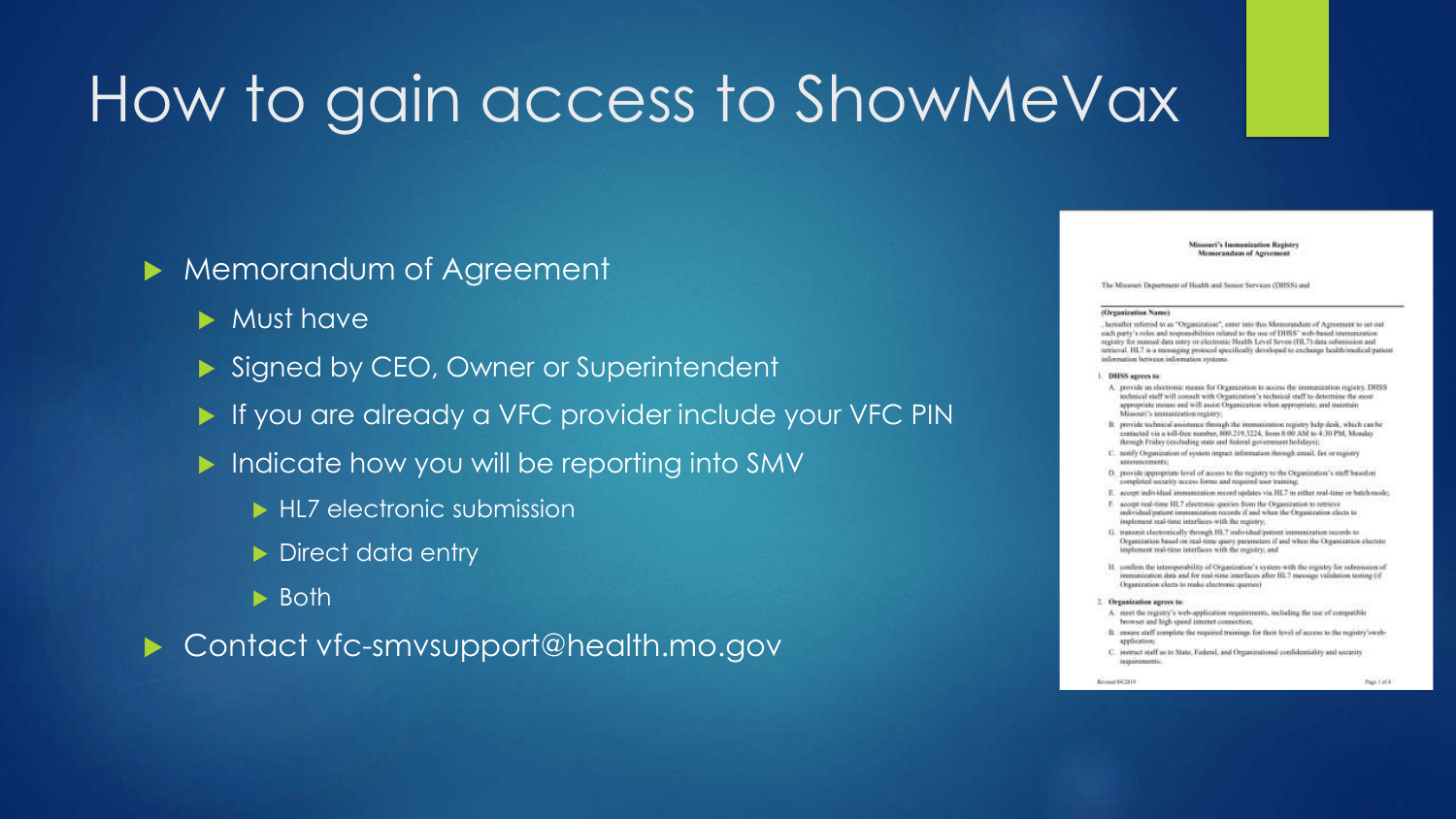### Request User Account

Once you have your MOA approved

- Access SMV via Google Chrome browser
- Click on Request User Account
	- **Primary Vaccine Coordinator**
	- ▶ Back up Vaccine Coordinator
	- ▶ Clinic Staff administering vaccine or clerical responsible for recording vaccine
	- **Medical director**

- All staff that will be accessing ShowMeVax must request their own Login
	- **\*\*\* No sharing logins\*\*\*\***



#### Missouri's Immunization Information System

| Login            |          |      |
|------------------|----------|------|
| Username         | Password |      |
|                  |          |      |
| Forgot Password? |          | Logi |

#### Trouble Logging in?

#### **Request User Account**

Please use the **FORGOT PASSWORD** link prior to contacting the helpdesk for login assistance. The helpdesk can be reached at vfc-smysupport@health.mo.gov or 800.219.3224 option 1. Helpdesk hours M-F 8:30 to 4:30 excluding state and federal holidays.

Please include the PIN that was assigned to your location in the VFC PIN area and include your clinic name. Also if you need to make changes to your existing or previous account such as adding additional locations, please email the helpdesk at vfcsmysupport@health.mo.gov, DO NOT submit an user request, thank you.

#### By logging into ShowMeVax, you agree to the following:

- 1. I am an authorized ShowMeVax user and am logging in using the login assigned to me by the Missouri Immunization Program.
- 2. I will comply with the Missouri Immunization Information System Security and Confidentiality Policy.
- 3. I will carefully and deliberately safeguard my ShowMeVax user ID and password and will not permit the use of my ID and password by any other person.
- 4. I will handle ShowMeVax information in a confidential manner
- 5. I will never release data from ShowMeVax to any unauthorized persons or agencies.
- 6. I will not knowingly enter invalid/false data: falsify any document or data obtained through ShowMeVax.
- 7. I will understand that all transactions are logged and may be subject to audit.
- 8. I will not attempt to copy the database or software used in ShowMeVax.
- 9. I will only use ShowMeVax to access information and generate documentation necessary to properly conduct the administration and management of immunizations.

App Version 21.4.0.0 Recommender Version 1.6.5.0 Copyright @ 2001-2021 Envision Technology Partners Inc.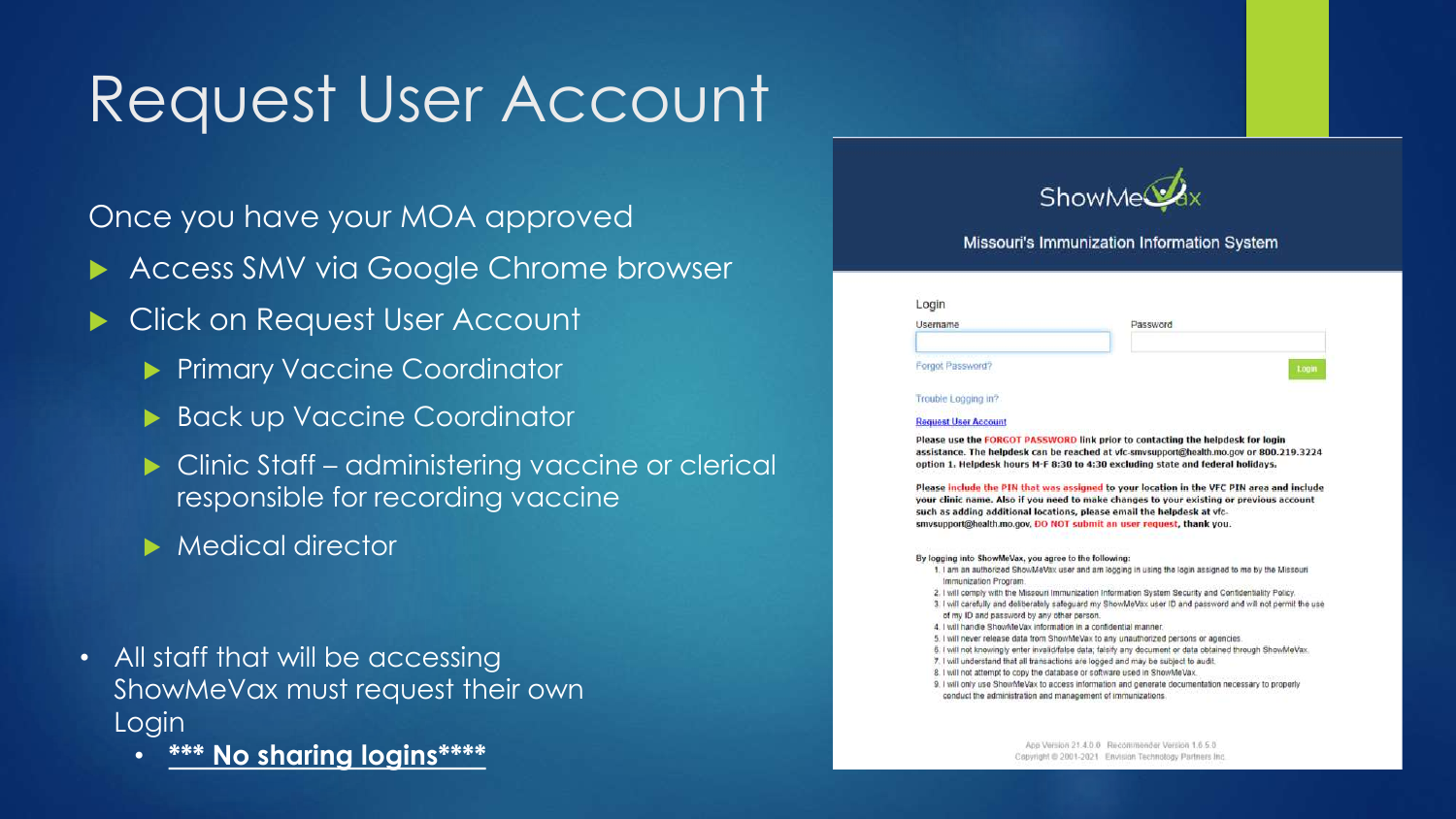# Access is granted on different levels

- Coordinators have
	- **Patient Management**
	- **Inventory Management**
	- Clinic Tools
	- Reports
- Clinic staff have
	- **Patient management**
	- Reports
- Medical director or CEO has
	- Patient Management
	- Clinic Tools
	- Reports

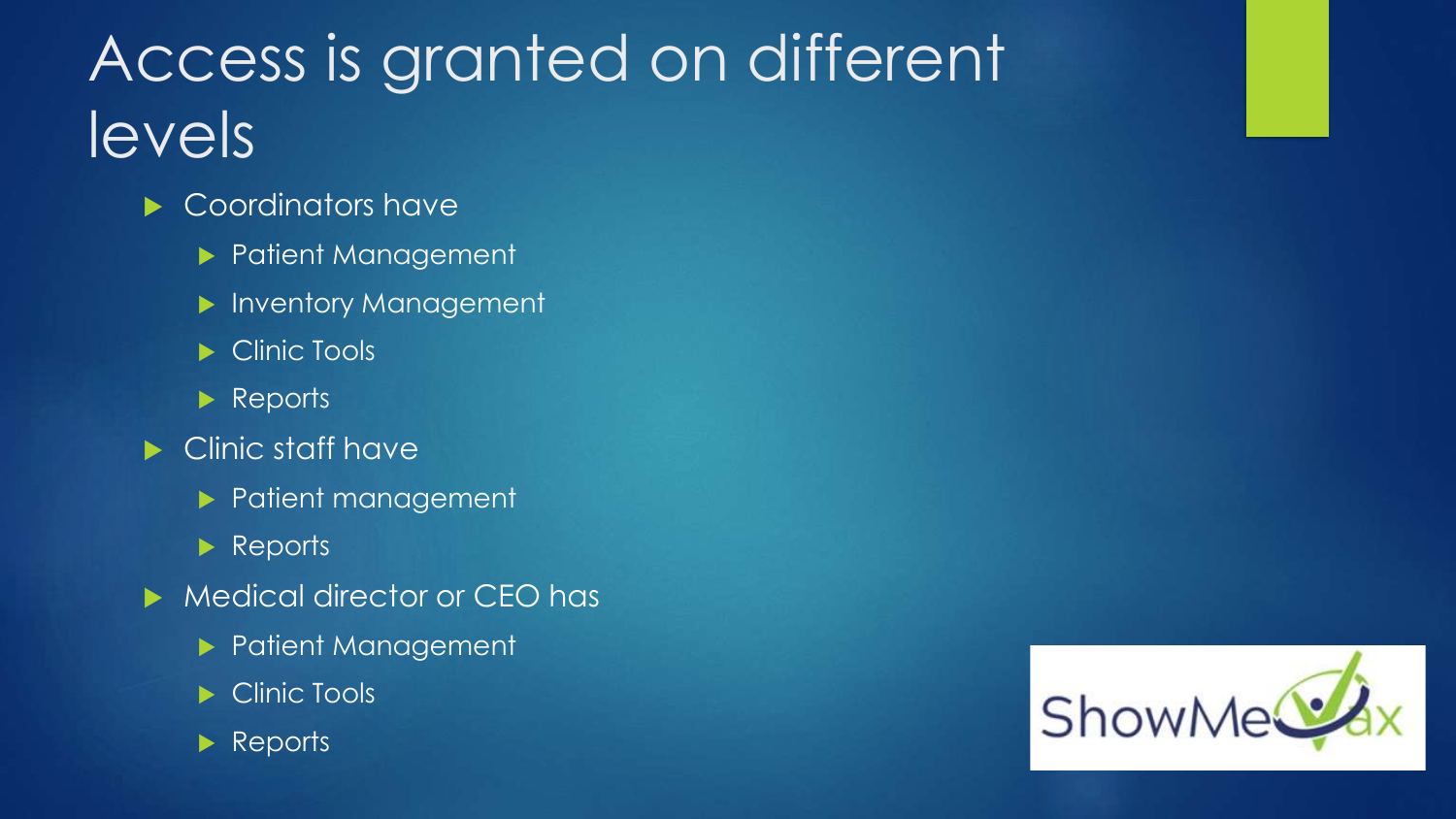### Account Registration

**Individuals requesting access will need to** complete and submit an account registration

Indicate the type of access needed

Don't forget to submit



Missouri's Immunization Information System

**Account Registration** 

| Contact                                     |                           |                |                     |          |
|---------------------------------------------|---------------------------|----------------|---------------------|----------|
| Aniet your custod otherwise.<br>First Name" | Middle Name               |                | Lost Name"          |          |
| Phone Number                                | Email -                   |                | Fax                 |          |
| testimatesma.                               | <b>UNAILIBUOILINE COM</b> |                | <b>SEU HULLISTA</b> |          |
| Role<br>۷                                   | <b>VFC Pm</b>             |                | Access Requested    | $\omega$ |
| Requesting Registrant's NFT.                |                           |                |                     |          |
| Organization                                |                           |                |                     |          |
| Frite yay digestates interalies.            |                           |                |                     |          |
| Organization Name"                          |                           | $7$ /pe $-$    |                     | $\sim$   |
| Address Line 1"                             |                           | Address Line 2 |                     |          |
| City <sup>*</sup>                           | State <sup>+</sup>        |                | Zip-                |          |
| Provider Name                               | MISSOURI                  | w.             | THREE OVER          |          |
| Documents:                                  |                           |                |                     |          |
| forest and houst at desperts.               |                           |                |                     |          |
| ShowMeVax User Agreement                    |                           |                |                     | Riville  |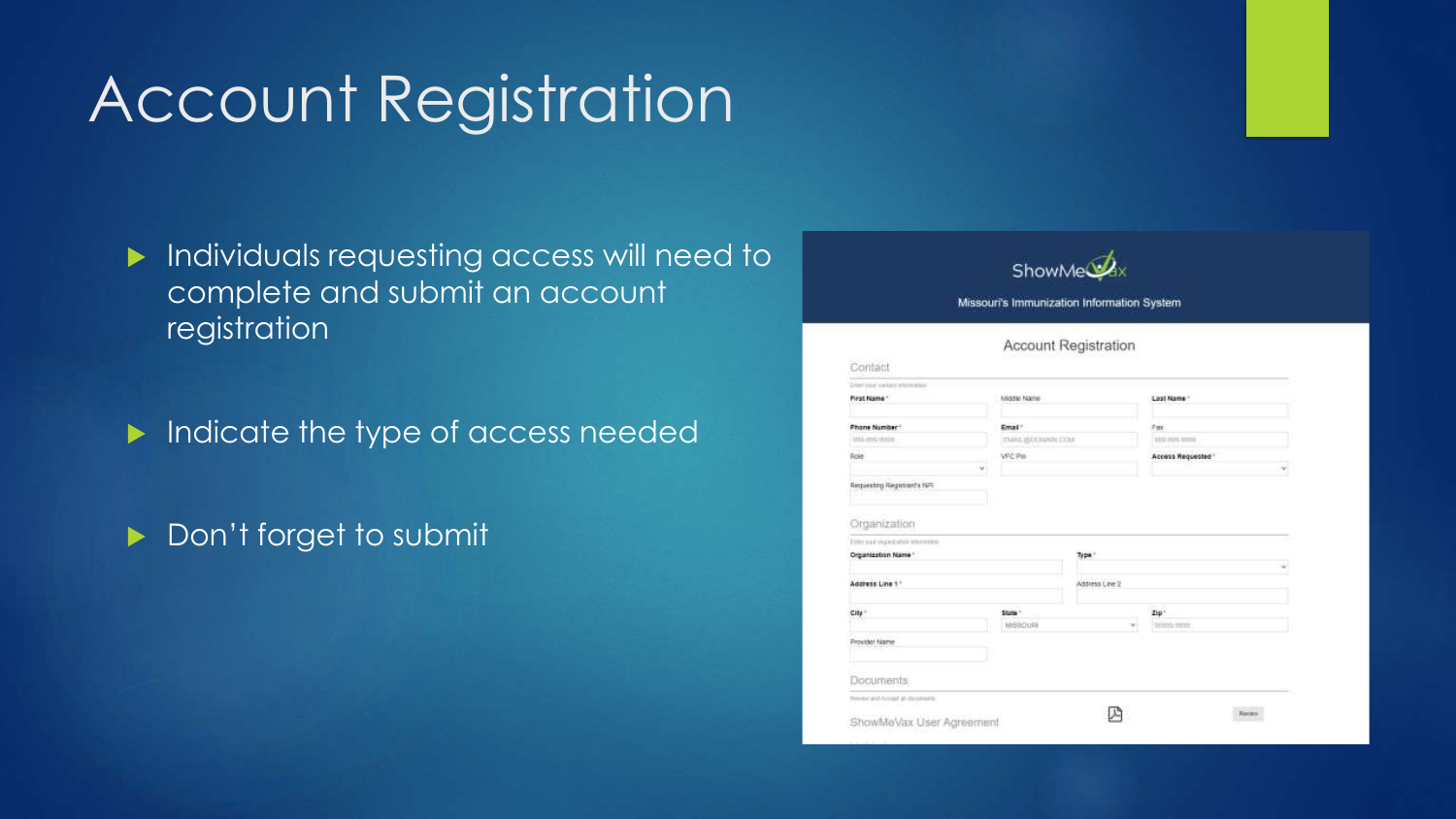### SMV Log-in PAGE

**This is where you log in** Users have an initial password that needs to be changed

**Forgot your password** Click on the link to change yourself



#### Missouri's Immunization Information System

| <b>TAXABLE</b> |          |
|----------------|----------|
| Usemame        | Password |
|                |          |
|                |          |

#### Trouble Logging in?

#### **Request User Account**

Please use the FORGOT PASSWORD link prior to contacting the helpdesk for login assistance. The helpdesk can be reached at vfc smysopport@health.mo.gov or 800.219.3224 option 1. Helpdesk hours M-F 8:30 to 4:30 excluding state and federal holidays.

Please include the PIN that was assigned to your location in the VFC PIN area and include your clinic name. Also if you need to make changes to your existing or previous account such as adding additional locations, please email the helpdesk at vfcsmysupport@health.mo.gov, DO NOT submit an user request, thank you.

By logging into ShowMeVax, you agree to the following:

- 1. I am an authorized ShowMeVax user and am logging in using the login assigned to me by the Missouri Immunization Program.
- 2. I will comply with the Missouri immunization information System Security and Confidentiality Policy.
- 3. I will carefully and deliberately safeguard my ShowMeVax user ID and password and will not permit the use of my ID and password by any other person.
- 4. I will handle ShowMeVax information in a confidential manner.
- 5. I will never release data from ShowMeVax to any unauthorized persons or agencies.
- 6. I will not knowingly enter invaliditatee data; falsify any document or data obtained through ShowMeVax.
- 7. I will understand that all transactions are logged and may be subject to audit.
- 8. I will not attempt to copy the database or software used in ShowMeVax.
- 9. I will only use ShowMeVax to access information and generate documentation necessary to property conduct the administration and management of immunizations.

App Version 21.4.0.0 Recommender Version 1.6.5.0 Copyright @ 2001-2021 Emmon Technology Partners Inc.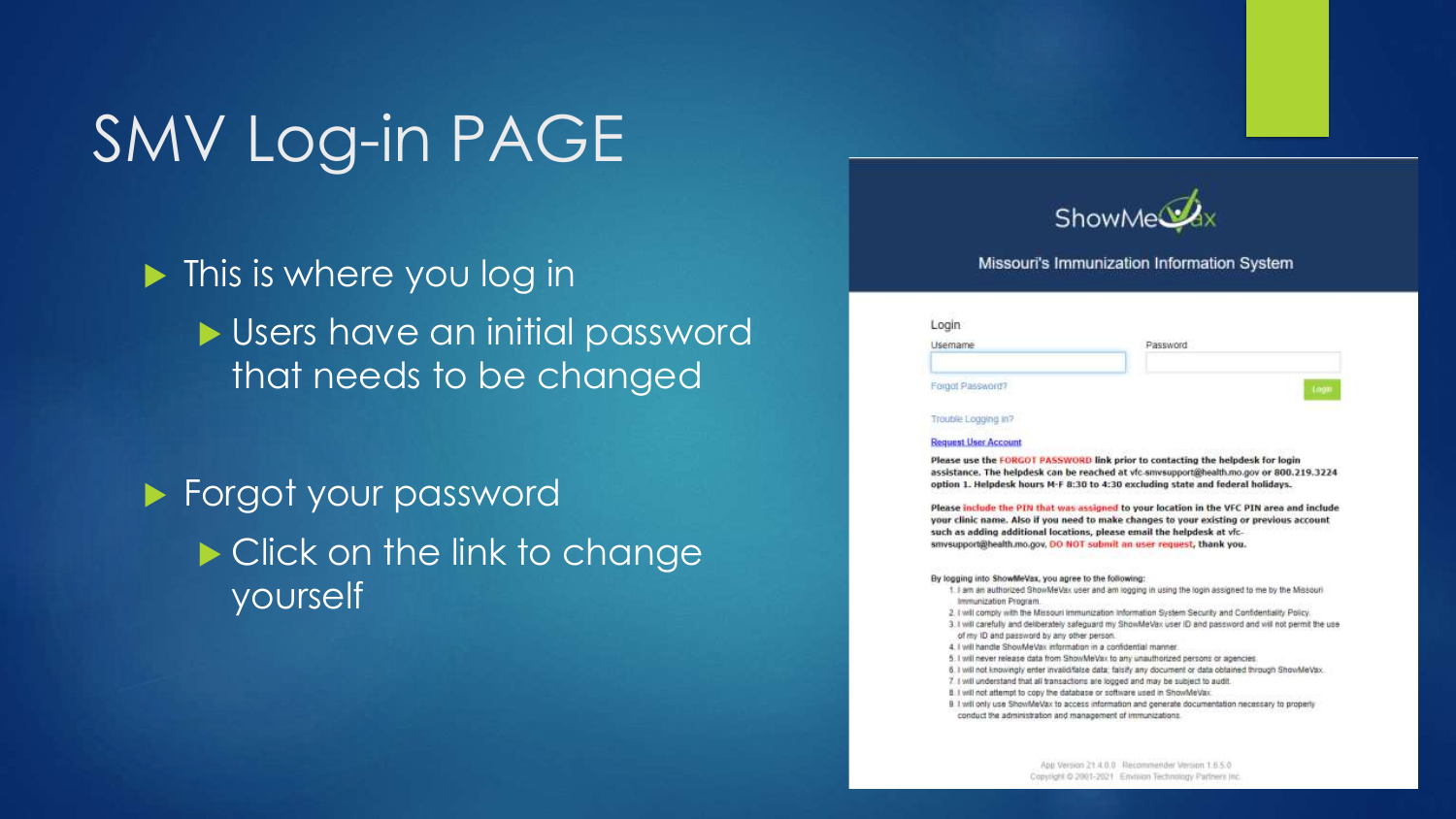### Homepage



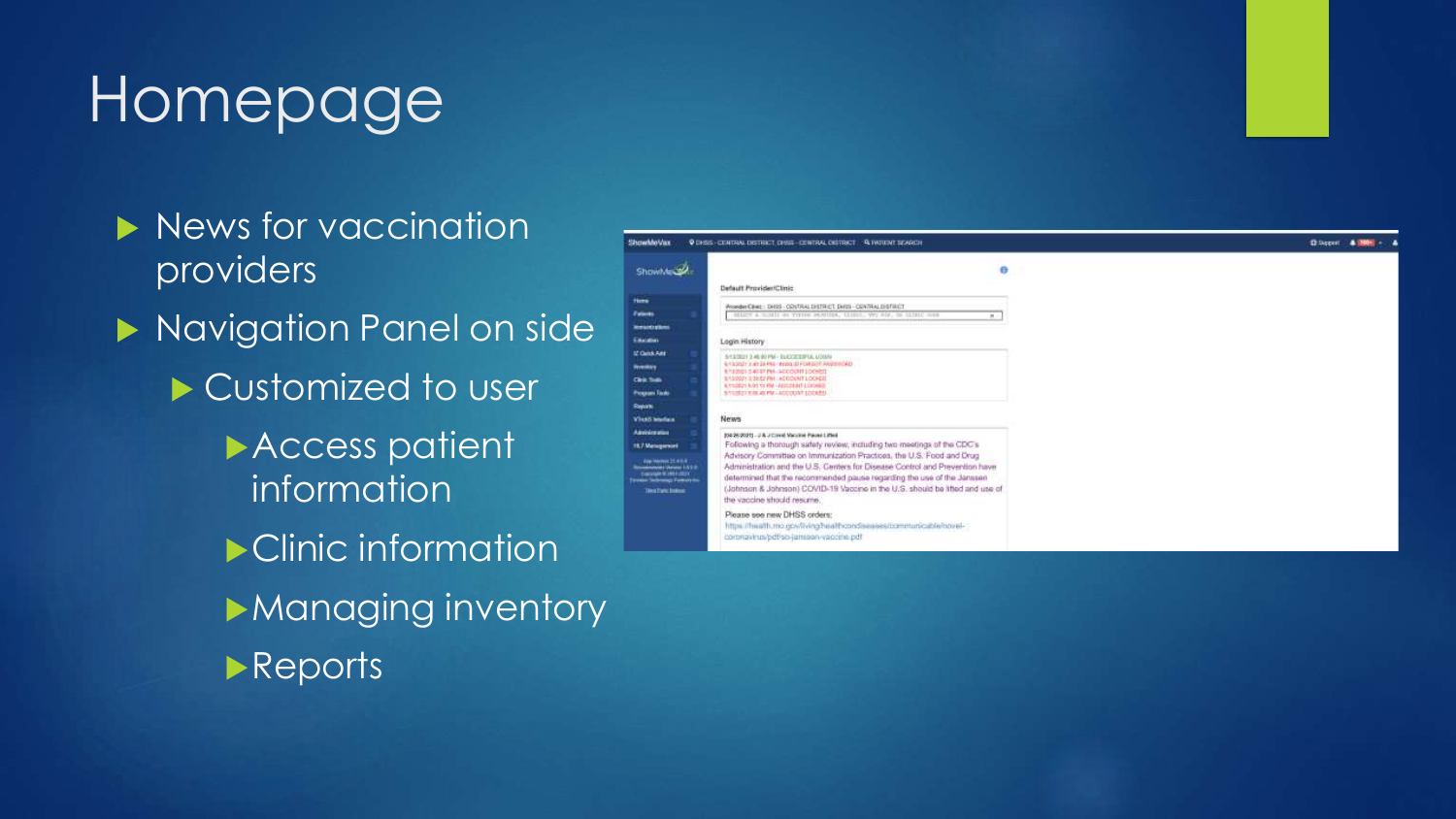## Looking up a patient's immunization reco

Select Patients

**Patient Search** 

**Input patients name, birth** date, and gender

|                            | <b>ShowMeVax</b>                                |                         | <b>O FEMA CVC AMERICA CENTER, FEMA-CVC AMERICAS CENTER, CV5000 Q PATIENT SEARCH</b>                                                                                                    |
|----------------------------|-------------------------------------------------|-------------------------|----------------------------------------------------------------------------------------------------------------------------------------------------------------------------------------|
|                            | ShowMe                                          |                         |                                                                                                                                                                                        |
|                            |                                                 |                         | Default Provider/Clinic                                                                                                                                                                |
|                            | Home                                            |                         | ProvidenClinic: FEMA CVC AMERICA CENTER, FEMA- CVC AMERICAS CENTER.                                                                                                                    |
|                            | Patients                                        |                         | SELECT A CLINIC BY TYPING BROWINGS, CLINIC, WPC FIR, ON CLINIC CODE                                                                                                                    |
|                            | <b>Immunications</b>                            |                         |                                                                                                                                                                                        |
|                            | Education                                       |                         | Login History                                                                                                                                                                          |
|                            | IZ Quick Add                                    | n                       | 5/24/2021 3:28:33 PM - SUCCESSFUL LOBIN<br>5/27/2021 1:40 06 PM - SUCCESSFUL LOGIN                                                                                                     |
|                            | Inventory<br><b>Clinic Tools</b>                |                         | SQM2021 4:11:05 PM - BUCCESSFUL LOGIN<br>5/26/21/21 2:31:31 PM - SUCCESSIFUL LOGIN                                                                                                     |
|                            | Program Tools.                                  |                         | 5/14/2021 12:14:20 PM - BUCCESSFLIL LOGIN<br>5/14/2021 12:14:07 PM - INVALID PASSINGRD                                                                                                 |
|                            | <b>Reports</b>                                  |                         |                                                                                                                                                                                        |
|                            | VTickS Interface:                               | ٠                       | <b>News</b>                                                                                                                                                                            |
|                            | Administration                                  |                         | [05/28/2021] - State Offices Closed                                                                                                                                                    |
|                            | HL7 Management                                  |                         | ALL STATE OFFICES WILL BE CLOSED MONDAY MAY                                                                                                                                            |
|                            |                                                 |                         | <b>JE HELPDESK AT vfc-</b><br>9 FEMA CVC AMERICA CENTER, FEMA- CVC AMERICAS CENTER, CV8001 94 PATIENT SEARCH<br><b>AND INCLUDE YOUR</b><br><b>FACILITY IF APPLICABLE.</b><br>D Links = |
| Patient Search<br>ShowMe S |                                                 |                         | <b>AILS WHEN WE RETURN.</b>                                                                                                                                                            |
| Search Criteria            |                                                 |                         |                                                                                                                                                                                        |
| Fattest (D.                | Identifier Type<br>×                            | <b>Identifier Value</b> |                                                                                                                                                                                        |
| LastName                   | First Name                                      |                         | Middle Name<br>DOM:<br>Genzer<br>MWDD/YYYY 图<br>v                                                                                                                                      |
| Birth Info.                |                                                 |                         |                                                                                                                                                                                        |
| Meltier Last fearns        | Mother First Name                               |                         | Mether Middle Name<br><b>Mother Maiden Name</b>                                                                                                                                        |
| Tags                       |                                                 |                         |                                                                                                                                                                                        |
| <b>Contraindicutions</b>   |                                                 |                         |                                                                                                                                                                                        |
|                            |                                                 |                         |                                                                                                                                                                                        |
|                            | York: Hold the Col key to select realizes terms |                         |                                                                                                                                                                                        |
| Previous Criteria          |                                                 |                         | Clear                                                                                                                                                                                  |
|                            |                                                 |                         |                                                                                                                                                                                        |
|                            |                                                 |                         | lafo: To minister the creation of stationer and art in the loantification of subbog signifiates, please inhany seems for                                                               |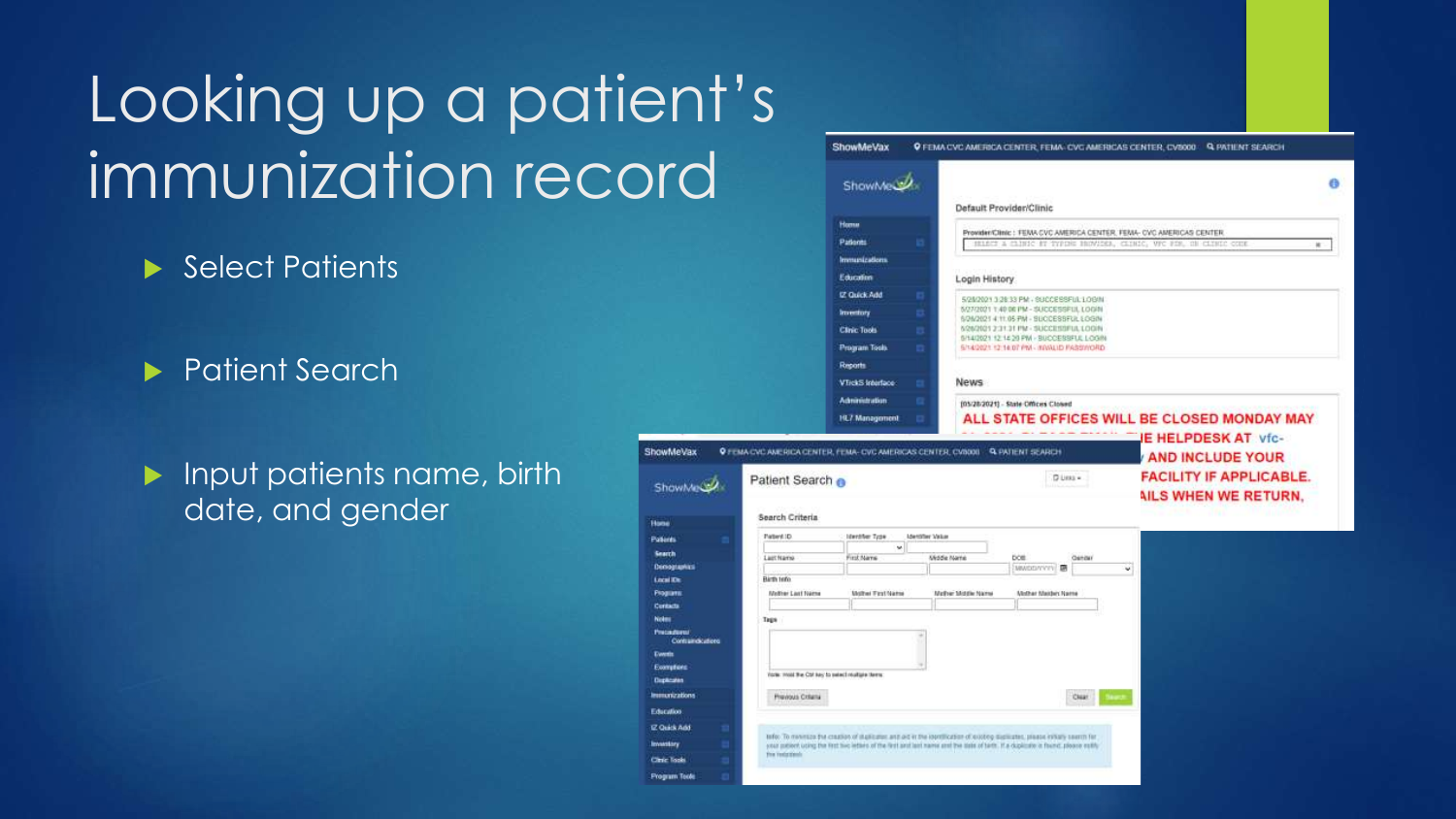#### Patient Search

- If your patient is in the system it should appear
- Hover over the search results which to see if the patient is correct
- If not you can create a new patient by clicking on New Patient
- If patient is correct, click on the drop down arrow and select immunizations

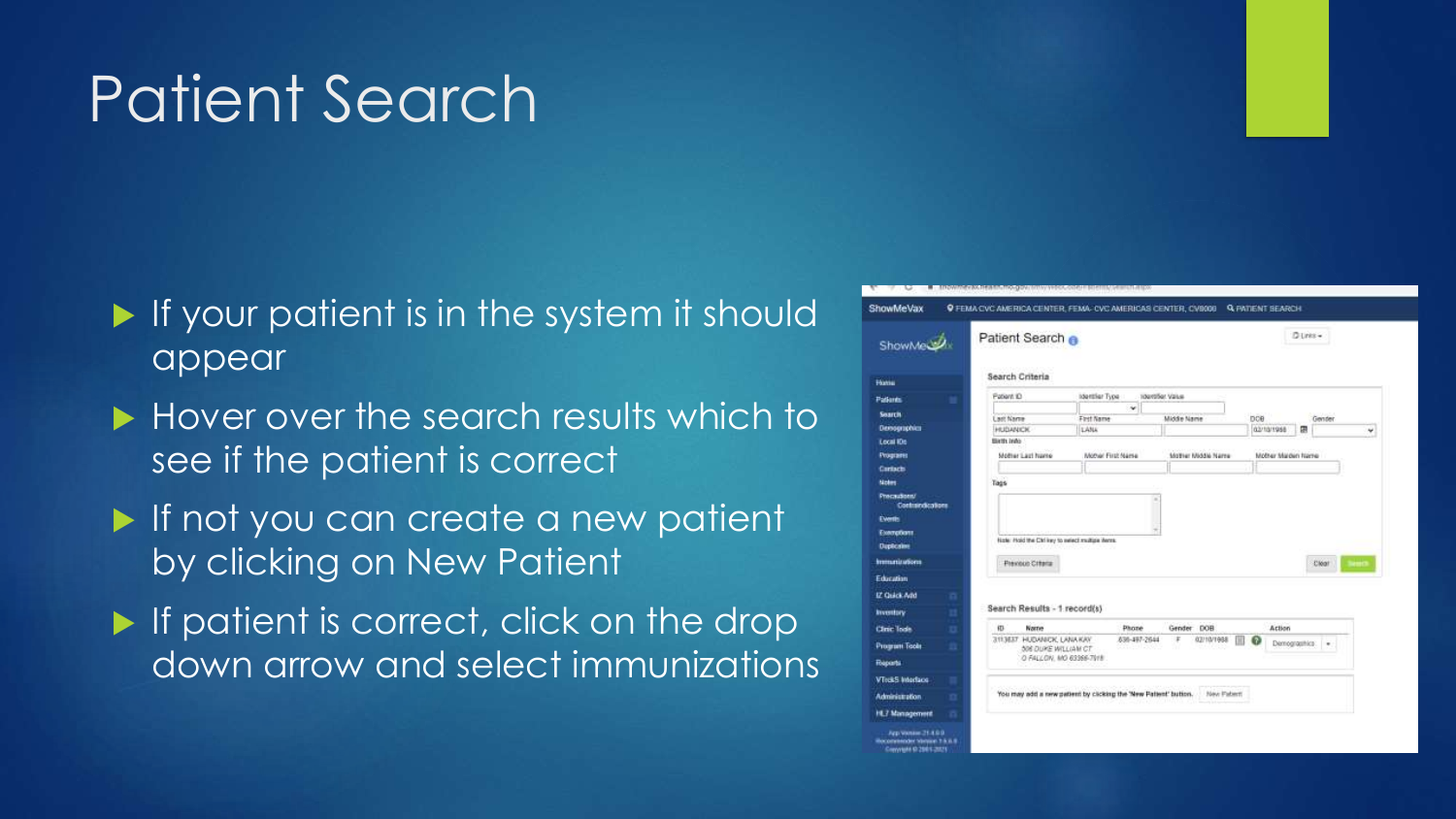|                         |             |                                                                            |                          | <b>Missouri Immunization Record</b>                                             |                         | = Invalid Dose. Minimum age/interval not met. |                                                 | $\oslash$ = Dose determined invalid by provider |                                              |
|-------------------------|-------------|----------------------------------------------------------------------------|--------------------------|---------------------------------------------------------------------------------|-------------------------|-----------------------------------------------|-------------------------------------------------|-------------------------------------------------|----------------------------------------------|
|                         |             |                                                                            | <b>Official Document</b> |                                                                                 |                         | Vaccine/Vacuna                                | Date Given<br>Dada en la<br>Fecha<br>MM/DD/YYYY | Age at Imm.<br>Edad Cuando<br>learn.            | Date Next Due<br>Proxima Vacuna<br>MMDD/YYYY |
|                         |             |                                                                            | Registro de Inmunizacion |                                                                                 |                         |                                               | DTaP / TD / Tdap                                |                                                 |                                              |
|                         |             |                                                                            | Documento Oficial        |                                                                                 |                         | DTP                                           | 04/16/1968                                      | 0Y 2M 6D                                        | 06/13/2021                                   |
|                         |             |                                                                            |                          |                                                                                 | $\overline{2}$          | DTP                                           | 05/28/1968                                      | 0Y 3M 18D                                       |                                              |
|                         |             | Your child must meet the state of Missouri immunization requirements to be |                          |                                                                                 | 3                       | DTP                                           | 07/09/1968                                      | 0Y 4M 29D                                       |                                              |
|                         |             | enrolled in school or licensed day care. Retain this document as           |                          |                                                                                 | $\overline{4}$          | <b>DTP</b>                                    | 08/16/1969                                      | 1Y 6M 6D                                        |                                              |
|                         |             | proof of immunizations.                                                    |                          |                                                                                 | $\overline{5}$          | Td.(Adult/Ped) adsorbed                       | 06/09/1986                                      | 18Y 3M 30D                                      |                                              |
|                         |             |                                                                            |                          |                                                                                 | $\overline{6}$          | Td.(Adult/Ped) adsorbed                       | 01/06/2004                                      | 35Y 10M 27D                                     |                                              |
|                         |             |                                                                            |                          | Su niño debe cumplir con los requisitos de inmunizacion del estado de Missouri, | 7                       | Tdap, Adsorbed                                | 01/01/2011                                      | 42Y 10M 22D                                     |                                              |
|                         |             | para poder inscribirse en la escuela o en la guardería. Retengan este      |                          |                                                                                 | $\overline{8}$          | Tdap, Adsorbed                                | 06/13/2011                                      | 43Y 4M 3D                                       |                                              |
|                         |             | documento como prueba de inmunizaciones.                                   |                          |                                                                                 | g                       |                                               |                                                 |                                                 |                                              |
|                         |             |                                                                            |                          | For appointment or information, contact your local county                       |                         |                                               | Polio                                           |                                                 |                                              |
|                         |             | health department or your physician's office.                              |                          |                                                                                 | ï                       | Polio-OPV                                     | 04/16/1968                                      | 0Y 2M 6D                                        | Complete                                     |
|                         |             | MISSOURI MEDICAL RESPONSE TEAM                                             |                          |                                                                                 | $\overline{2}$          | Polio-OPV                                     | 05/28/1968                                      | 0Y 3M 18D                                       |                                              |
|                         |             |                                                                            |                          |                                                                                 | $\overline{\mathbf{3}}$ | Polio-OPV                                     | 07/09/1968                                      | 0Y 4M 29D                                       |                                              |
|                         |             | 754 MODOT DR                                                               |                          |                                                                                 | $\overline{4}$          | Polio-OPV                                     | 08/16/1969                                      | 1Y 6M 6D                                        |                                              |
|                         |             | JEFFERSON CITY, MO 65101                                                   |                          |                                                                                 | 5                       |                                               |                                                 |                                                 |                                              |
|                         |             | Present this record at each medical visit.                                 |                          |                                                                                 |                         |                                               | <b>Hib</b>                                      |                                                 |                                              |
|                         |             | Presente este documento durante sus visitas medicas.                       |                          |                                                                                 | 1                       |                                               |                                                 |                                                 |                                              |
| Name/                   |             | LANA KAY HUDANICK (3113637)                                                |                          |                                                                                 | $\overline{2}$          |                                               |                                                 |                                                 |                                              |
|                         |             |                                                                            |                          |                                                                                 | $\overline{3}$          |                                               |                                                 |                                                 |                                              |
| Nombre:                 |             |                                                                            |                          |                                                                                 | 4                       |                                               |                                                 |                                                 |                                              |
| Date of Birth/          |             | 02/10/1968                                                                 |                          |                                                                                 |                         |                                               | Pneumococcal                                    |                                                 |                                              |
| Fecha de Nacimiento:    |             |                                                                            |                          |                                                                                 | 1                       | PPV23 (Pneumococcal 23)                       | 03/12/2020                                      | 52Y 1M 2D                                       | 02/10/2033                                   |
|                         |             |                                                                            |                          |                                                                                 | $\overline{2}$          |                                               |                                                 |                                                 |                                              |
| <b>Allergies/</b>       |             |                                                                            |                          |                                                                                 | $\overline{\mathbf{3}}$ |                                               |                                                 |                                                 |                                              |
| Alergias:               |             |                                                                            |                          |                                                                                 | 4                       |                                               |                                                 |                                                 |                                              |
|                         |             |                                                                            |                          |                                                                                 |                         |                                               | <b>Rotavirus</b>                                |                                                 |                                              |
|                         |             |                                                                            |                          |                                                                                 | 1                       |                                               |                                                 |                                                 |                                              |
| Vaccine Reactions/      |             |                                                                            |                          |                                                                                 | $\overline{2}$          |                                               |                                                 |                                                 |                                              |
| Reacciones contra:      |             |                                                                            |                          |                                                                                 | $\overline{3}$          |                                               |                                                 |                                                 |                                              |
|                         |             |                                                                            |                          |                                                                                 |                         |                                               | <b>Hep A</b>                                    |                                                 |                                              |
| <b>Comments</b>         |             |                                                                            |                          |                                                                                 | 1                       | Hep A, Adult                                  | 04/02/2004                                      | 36Y 1M 23D                                      | Complete                                     |
| Date                    | <b>Note</b> |                                                                            |                          |                                                                                 | $\overline{2}$          | Hep A, Adult                                  | 10/05/2004                                      | 36Y 7M 25D                                      |                                              |
|                         |             |                                                                            |                          |                                                                                 |                         |                                               |                                                 |                                                 |                                              |
|                         |             |                                                                            |                          |                                                                                 |                         |                                               | <b>Hep B</b>                                    |                                                 |                                              |
| <b>Vaccines Refused</b> |             |                                                                            |                          |                                                                                 | 1                       | Hep B, UF                                     | 08/11/1992                                      | 24Y 6M 1D                                       | Complete                                     |
|                         |             |                                                                            |                          |                                                                                 | $\overline{2}$          | Hep B, UF                                     | 09/11/1992                                      | 24Y 7M 1D                                       |                                              |
| Date                    | Note        |                                                                            |                          |                                                                                 | $\overline{3}$          | Hep B, UF                                     | 04/08/1993                                      | 25Y 1M 29D                                      |                                              |
|                         |             |                                                                            |                          |                                                                                 | $\overline{4}$          |                                               |                                                 |                                                 |                                              |
|                         |             |                                                                            |                          |                                                                                 |                         |                                               | <b>MMR</b>                                      |                                                 |                                              |
|                         |             |                                                                            |                          |                                                                                 | $\overline{\mathbf{1}}$ | Mumps                                         | 05/26/1989                                      | 1Y 3M 16D                                       | Complete                                     |
|                         |             | Date Given                                                                 | Age at Imm.              | Date Next Due                                                                   | $\overline{2}$          | Measles                                       | 12/22/1969                                      | 1Y 10M 12D                                      |                                              |
| Vaccine/Vacuna          |             | Dada en la<br>Fecha.                                                       | Edad Cuando<br>inm       | Proxima Vacuna<br><b>MM/DD/YYYY</b>                                             | $\overline{\mathbf{3}}$ | Rubella                                       | 10/26/1970                                      | 2Y 8M 16D                                       |                                              |
|                         |             | <b>MM/DD/YYYY</b>                                                          |                          |                                                                                 | 4                       | <b>MMR</b>                                    | 08/15/1990                                      | 22Y 6M 5D                                       |                                              |
|                         |             | Other                                                                      |                          |                                                                                 | $\overline{5}$          |                                               |                                                 |                                                 |                                              |
| 1                       | Smallpox    | 07/09/1968                                                                 | DY 4M 29D                |                                                                                 |                         |                                               | Varicella (CPOX                                 |                                                 |                                              |
| $\overline{\mathbf{z}}$ | Smallpox    | 02/15/2003                                                                 | 35Y 0M 5D                |                                                                                 | 1                       |                                               |                                                 |                                                 | 03/15/2003                                   |
| $\overline{\mathbf{3}}$ |             |                                                                            |                          |                                                                                 | $\overline{2}$          |                                               |                                                 |                                                 |                                              |
| $\overline{4}$          |             |                                                                            |                          |                                                                                 |                         |                                               | Meningococcal                                   |                                                 |                                              |
| 5                       |             |                                                                            |                          |                                                                                 | $\mathbf{1}$            |                                               |                                                 |                                                 |                                              |
| 6                       |             |                                                                            |                          |                                                                                 | $\overline{2}$          |                                               |                                                 |                                                 |                                              |
|                         |             |                                                                            |                          |                                                                                 |                         |                                               |                                                 |                                                 |                                              |
|                         |             |                                                                            |                          |                                                                                 |                         |                                               | <b>HPV</b>                                      |                                                 |                                              |
|                         |             |                                                                            |                          |                                                                                 |                         |                                               |                                                 |                                                 |                                              |
|                         |             |                                                                            |                          |                                                                                 | $\overline{2}$          |                                               |                                                 |                                                 |                                              |
|                         |             |                                                                            |                          |                                                                                 | $\mathbf s$             |                                               |                                                 |                                                 |                                              |
|                         |             |                                                                            |                          |                                                                                 |                         |                                               | Influenza                                       |                                                 |                                              |
|                         |             |                                                                            |                          |                                                                                 | 1                       | InfluenzaQuad Inj P 6+MOS                     | 09/29/2020                                      | 52Y 7M 19D                                      | Complete                                     |
|                         |             |                                                                            |                          |                                                                                 | $\overline{2}$          | Influenza Quad W/Pres                         | 01/05/2020                                      | 51Y 10M 26D                                     |                                              |
|                         |             |                                                                            |                          |                                                                                 | $\overline{3}$          | Flu MDCK Quad P-Free Inj                      | 10/02/2018                                      | 50Y 7M 22D                                      |                                              |

#### Immunization Record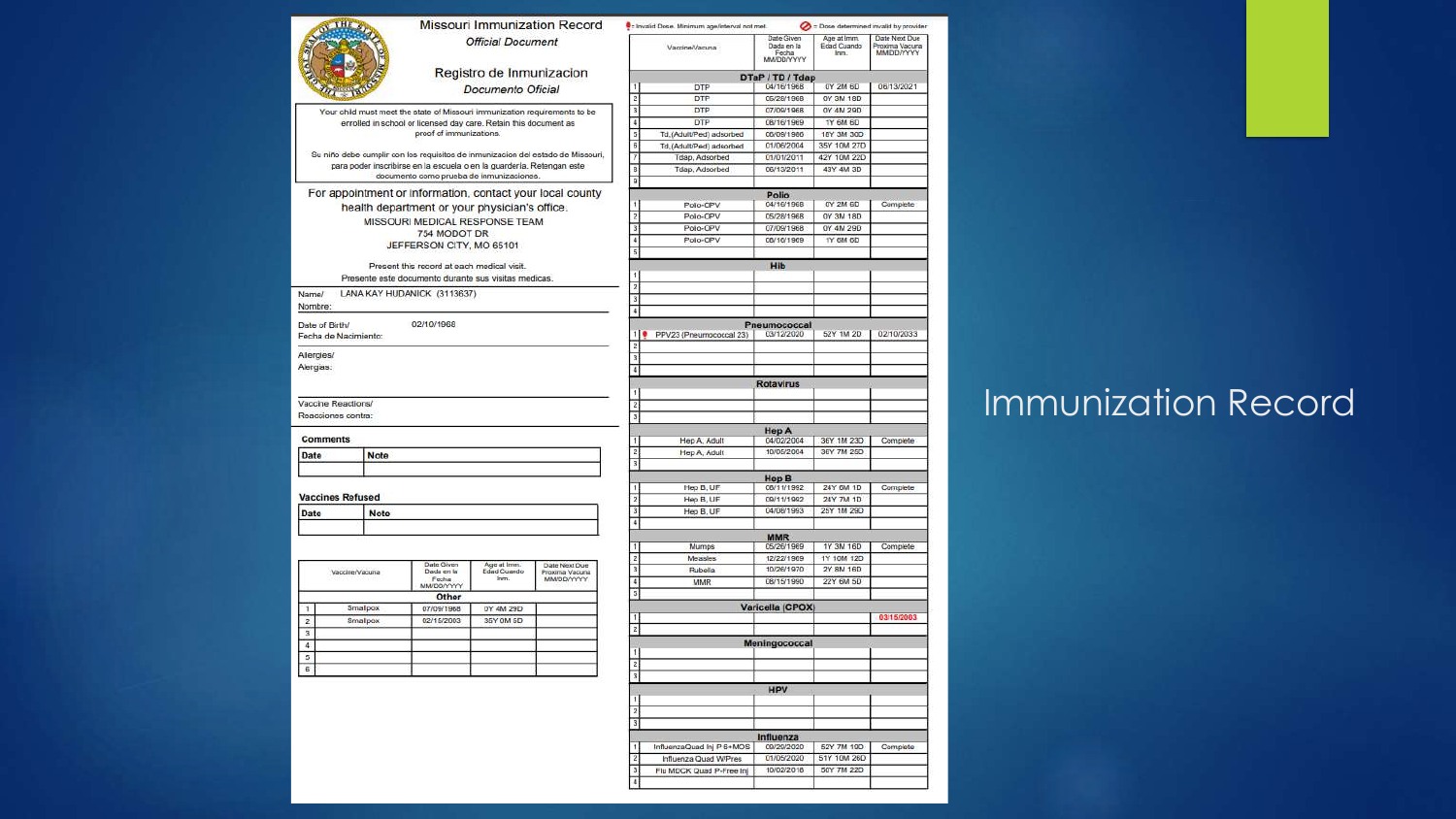### Immunization Record

 SMV will forecast what vaccines are needed during the visits

Providers should enter any historical vaccines administered

**Enter any vaccines that were administered** during the visit

#### **Immunization Record** 4.This is where you will enter historical or administered immunizations. 5. Click on Links enables user to print the Official Immunization Record. DEMO, SMV in 1977289 DOI: 01/01/2018 AGE 3Y 3W40 ODIGER F Immunizations Home **D** Links View Please enter required information on Patient Demographics acreem prior to entering immunizations History of Variously? Date of Vericela 01/05/2018 B [3V 3M 4D WAITOWYYK IN (2) Recommended Immunizations for today, 4/5/2021 (3V 38) 406 Vaccine PCVS3 (Preynant 53) **LAUGH Hen R. padlado** Page Hry **DTaRcotaess Melindia** HID (PRP-T) High A. pediadol 20 Influenza Quastro: # 4-MOS Rease do not my solely an the Recommendar to firecast immunizations. Utilize climical judgewell and consult both the ACIP recommended immunization schedules and the COC Post Book @ http://www.cctc.gov/kaccznes/but/u/phodosok/mdex.htmpkchapters This patient does not have any immunizations Recomment. D Auto-Papulate Add Vaccess Screen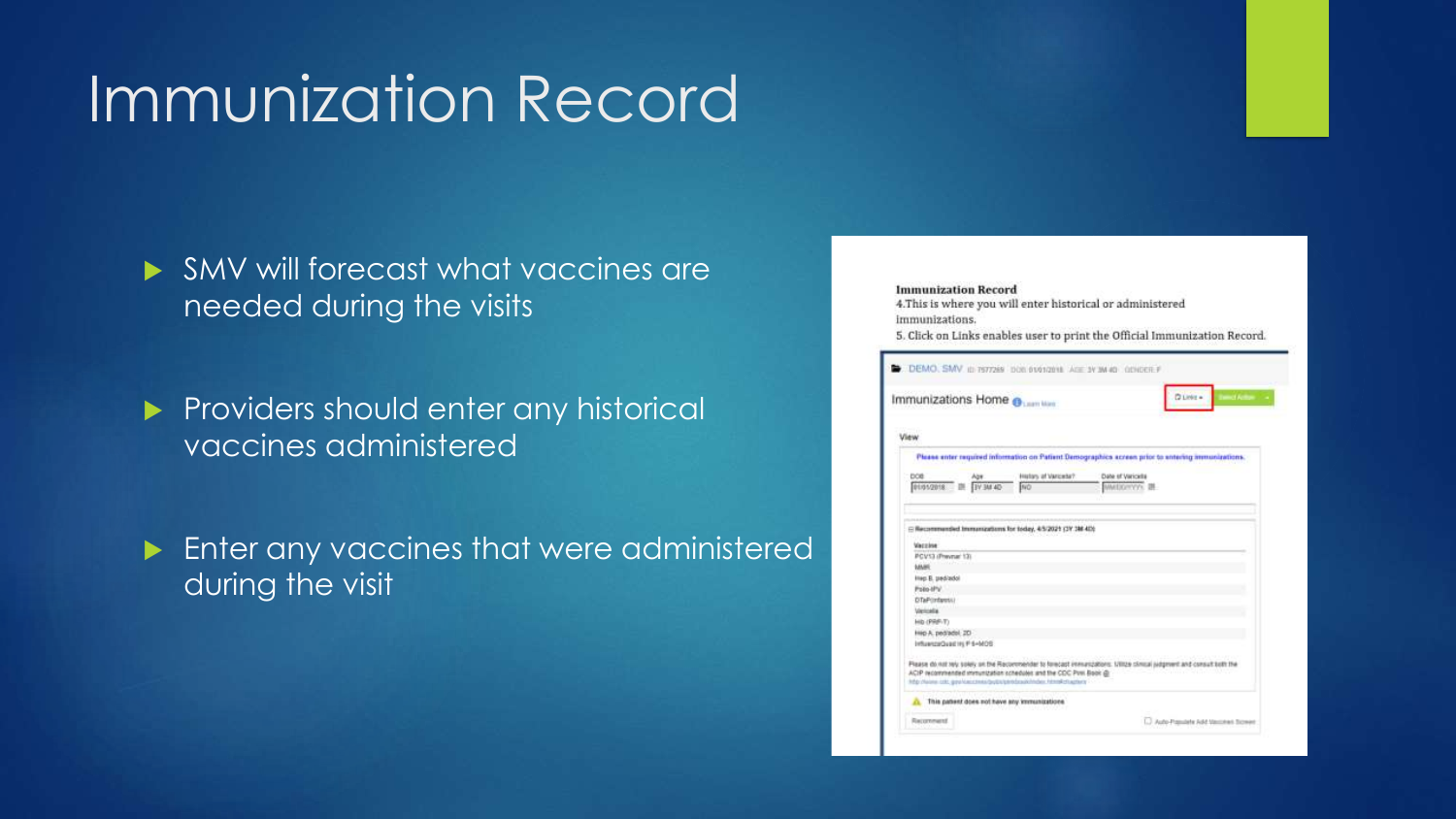### Vaccine Accountability

▶ VFC and COVID-19 providers are required to

- **Perform a vaccine reconciliation**
- **Enter all transfers, adjustments,** shipments and returns
- **Enter administrated vaccines** within 24 hours

|                                                                                                                                                             |                                                                                                                                                   | Vaccine Inventory On-Hand <b>BLant Ware</b>                                                                                                                                                                                                                                                            |
|-------------------------------------------------------------------------------------------------------------------------------------------------------------|---------------------------------------------------------------------------------------------------------------------------------------------------|--------------------------------------------------------------------------------------------------------------------------------------------------------------------------------------------------------------------------------------------------------------------------------------------------------|
| On-Hand Inventory                                                                                                                                           |                                                                                                                                                   |                                                                                                                                                                                                                                                                                                        |
| Inventory Location<br>(ALL)<br>Vaccine<br>(ALL)<br>Vaccine (Mrand)<br>CV0096 PROVIDER IV.ST SITE (Appropriate Rep<br>/193 x 6.00 Smit /done) AIOVI/         | <b>Mfg</b><br>$\alpha$<br>Q<br>seis<br>COVID-19 mRNA (PFR) (Play COVID-19 PFR                                                                     | Status<br>v ON-HAND<br>٧<br><b>Funding Source</b><br>$~\vee$ IALL)<br>v<br>Doses Oil-<br>Exprmg<br>Funding<br><b>INDC</b><br>Hand<br><b>Spon</b><br>Lot No.<br>Exp Date Source<br>×<br>ä<br>a<br><b>Clear Fiters</b><br>a<br>a<br>O<br>56267-1000-02<br>1234<br>05/06/2021 PAN<br># 0<br>⊛<br>Acture + |
| Showi Me                                                                                                                                                    |                                                                                                                                                   | Cancel<br>Vaccine Inventory Adjustment                                                                                                                                                                                                                                                                 |
| Hame                                                                                                                                                        | Add                                                                                                                                               |                                                                                                                                                                                                                                                                                                        |
| Patients                                                                                                                                                    |                                                                                                                                                   |                                                                                                                                                                                                                                                                                                        |
| mmunizations<br>Education<br>Z Quick Add<br>е<br>mventory<br><b>Vaccines</b><br>On-Rand                                                                     | Date/Time *<br>Inventory Location"<br>Vaccine   Mfg   NDC *<br>Lot Number*<br>Expiration Date *<br>Funding Source <sup>®</sup><br>Doses On-Hand * | MAIDDAYYYY 图<br>HHMLMEN (HHMLAP)<br>CV0000 PROVIDER TEST SITE<br>COVID-19 MRNA (PFR)   PFR   59267-1000-02<br>1234<br>區<br>05/05/2021<br>PAN<br>98                                                                                                                                                     |
| <b>Electronic Decrementing</b><br>Reconciliation<br>Vaccine Orders<br><b>Vaccine Returns</b><br><b>Flu Prebook</b><br><b>Vaccine Shipments</b><br>Locations | Reason *<br>Modification *<br>Doses Adjusted "<br>Container Id<br>Comments                                                                        | ŵ<br>EXTRA - SUBTRACT (DUPLICATE ENTRIES, CORRECTIONS)<br>EXTRA - ADD (EXTRA DOSES PER VIAL, CORRECTIONS)<br>VTROKS - BROKEN VIAL/SYRINGE                                                                                                                                                              |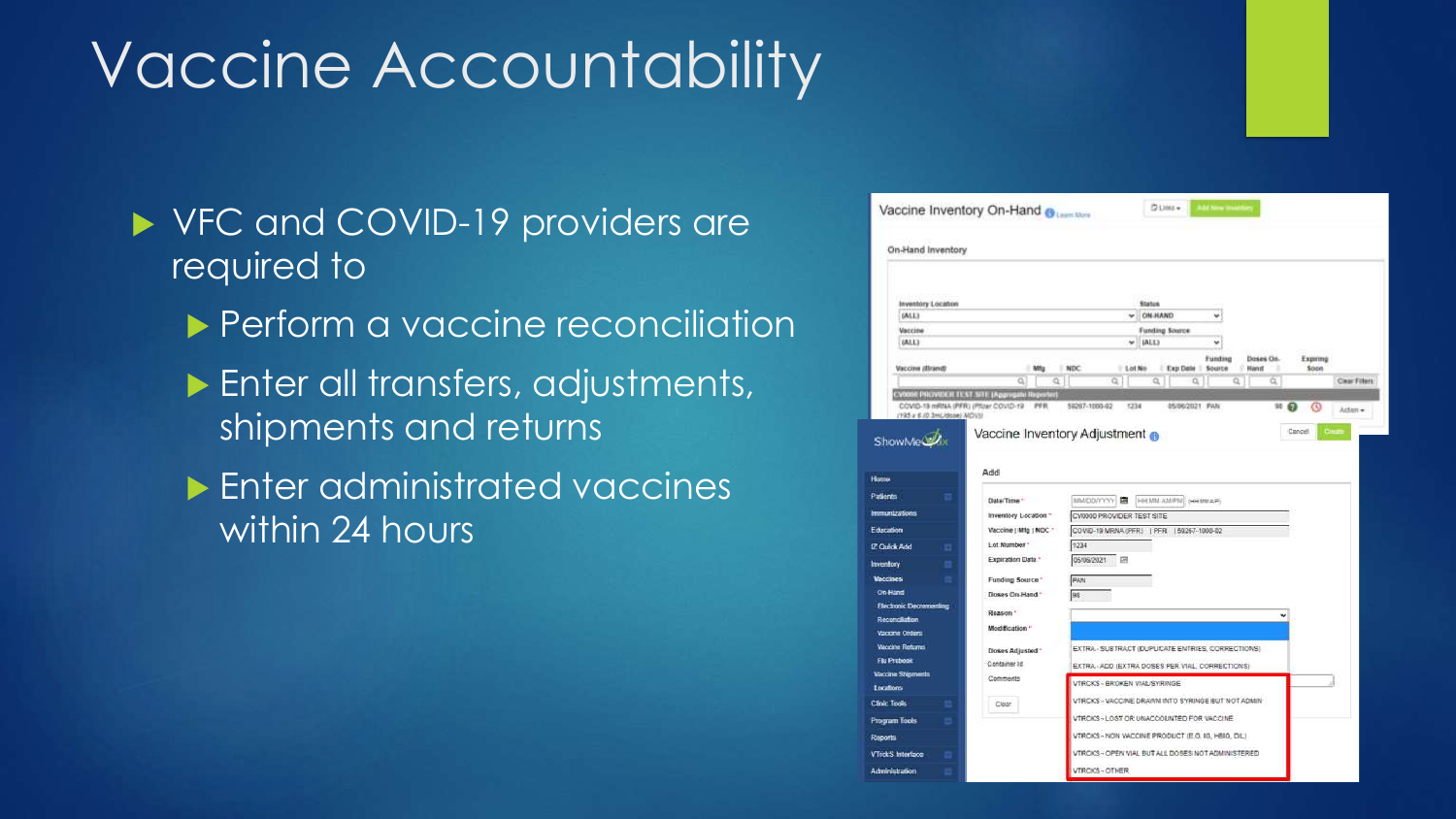### Other Benefits of SMV

Reports **In the listing will pop up** Reminder /Recall doses administered Wastage reports

**Assistance**  SMV support IQIP consultant VFC consultant

| Home                 |                                                                                                                                                                                                                                                                                               |
|----------------------|-----------------------------------------------------------------------------------------------------------------------------------------------------------------------------------------------------------------------------------------------------------------------------------------------|
| <b>Patients</b>      |                                                                                                                                                                                                                                                                                               |
| <b>Immunizations</b> |                                                                                                                                                                                                                                                                                               |
| <b>Education</b>     |                                                                                                                                                                                                                                                                                               |
| IZ Quick Add         |                                                                                                                                                                                                                                                                                               |
| Inventory            | Patient Management                                                                                                                                                                                                                                                                            |
| <b>Clinic Tools</b>  | <b>Birth Vaccinations</b><br><b>Inactivate Patients</b>                                                                                                                                                                                                                                       |
| <b>Program Tools</b> | Patient Detail with Services (data through yesterday)<br><b>Patient List By Insurance Source</b><br>Patient List/Counts By Clinic Report                                                                                                                                                      |
| <b>Reports</b>       | <b>Patient Reminder/Recall</b><br><b>Patient Roster</b><br><b>Patient VFC Eligibility History</b><br><b>Patients First Seen</b>                                                                                                                                                               |
|                      | <b>Patients with Active Exemptions</b><br><b>Patients with Adverse Reactions</b><br><b>Patients with Notes</b><br><b>Patients with Vaccine Refusals</b><br><b>School Enrollments with Patient Exemptions</b><br><b>Vaccine Recall</b><br><b>Patients with Precautions / Contraindications</b> |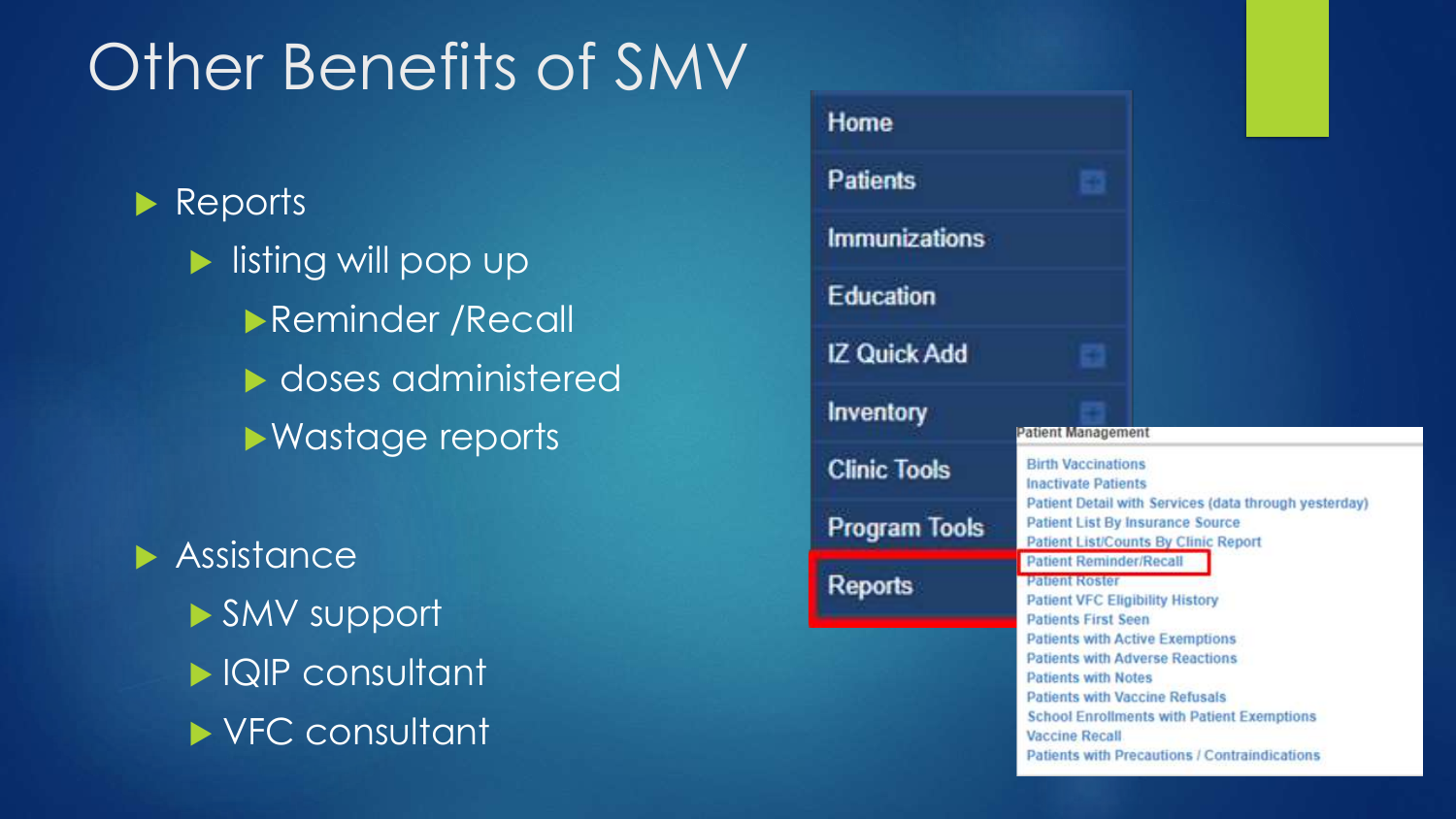Live Demonstration DEBBIE BONCHONSKY